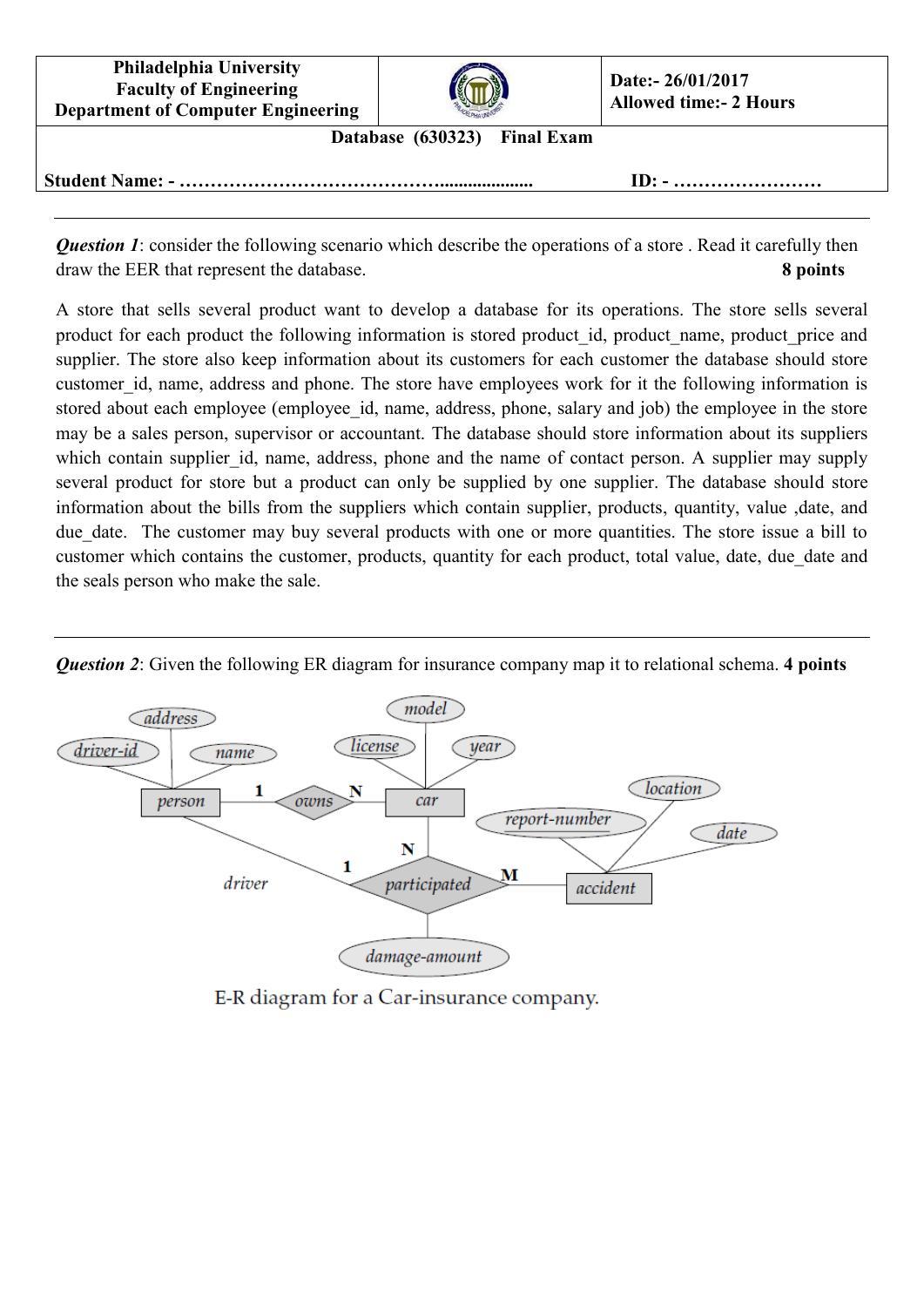*Question 3*: given the following relational schema which represent a simple vehicle registration system. Perform the following tasks. **6 points** 

| <b>PERSON</b>                      |                   |               |                |                 |
|------------------------------------|-------------------|---------------|----------------|-----------------|
| Ssn                                | Driver license no | Name          | <b>Address</b> | Owner_id        |
| <b>BANK</b>                        |                   |               |                |                 |
| <b>Bname</b>                       | <b>Baddress</b>   | Owner_id      |                |                 |
| <b>COMPANY</b>                     |                   |               |                |                 |
| Cname                              | Caddress          | Owner_id      |                |                 |
| <b>OWNER</b>                       |                   |               |                |                 |
| Owner_id                           |                   |               |                |                 |
| <b>REGISTERED VEHICLE</b>          |                   |               |                |                 |
| Vehicle id<br>License_plate_number |                   |               |                |                 |
|                                    |                   |               |                |                 |
| CAR                                |                   |               |                |                 |
| Vehicle_id                         | Cstyle            | Cmake         | Cmodel         | Cyear           |
| <b>TRUCK</b>                       |                   |               |                |                 |
| Vehicle id                         | Tmake             | <b>Tmodel</b> | Tonnage        | Tyear           |
|                                    |                   |               |                |                 |
| <b>OWNS</b>                        |                   |               |                |                 |
| Owner id                           | Vehicle_id        | Purchase date |                | Lien_or_regular |

- A) Write relational algebra expression that represent the following operation.
	- 1- Display truck model (Tmodel) that are owned by 'national' company.
	- 2- Display License plate number and car style (Cstyle) for car of year 2016.
	- 3- Display the Driver license no of drivers that own a 'sedan' style car.
- B) Write a relational calculus expression that represents the following operations.
	- 1- Select the bank name (Bname) and car make (Cmake) for banks that own a car of year 2010.
	- 2- Select purchase date and truck model (Tmodel) for trucks that their License plate number between 19000 and 20300.
	- 3- Select the name of persons that own a truck of Tmake 'toyota' and Tyear '2013'.